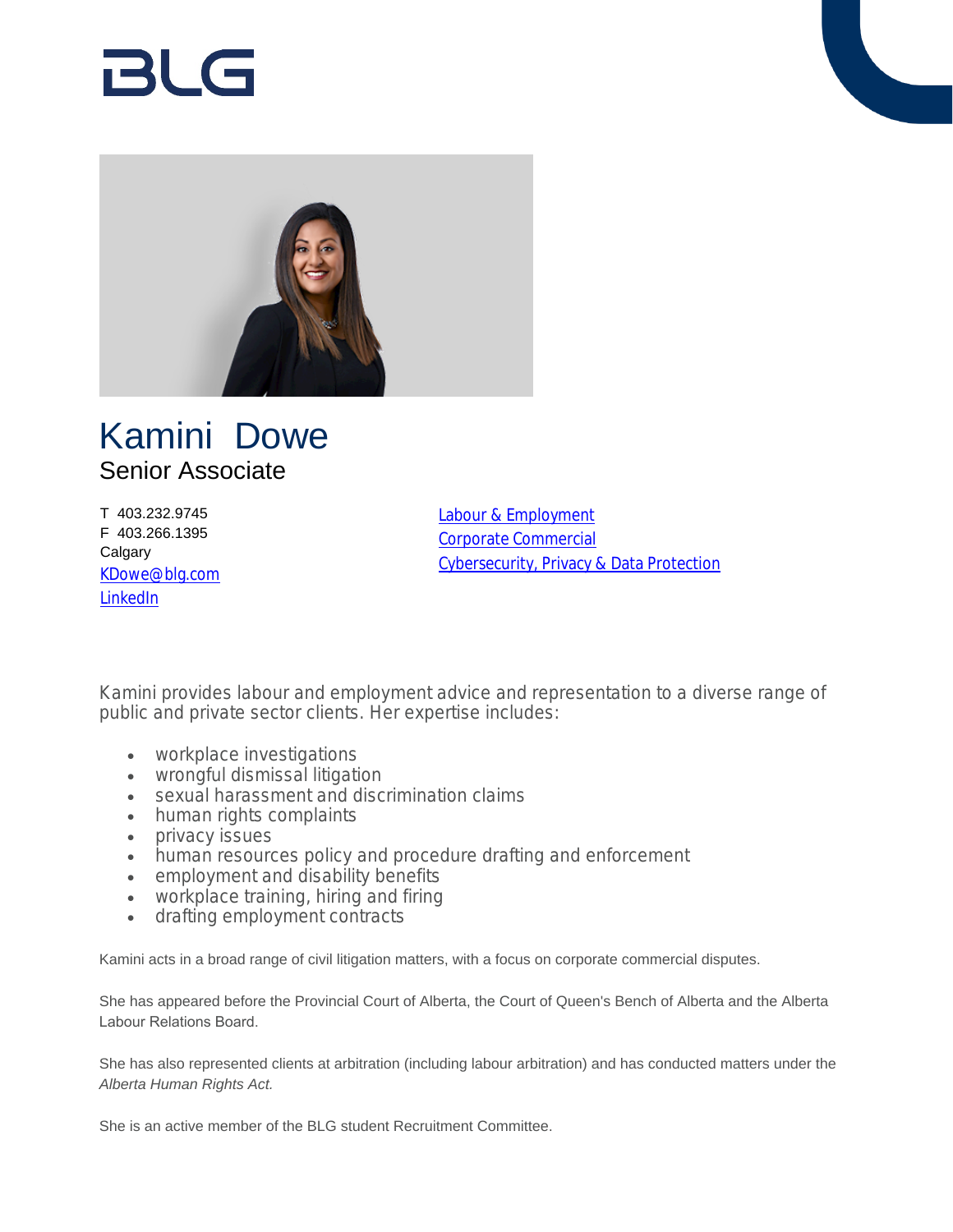# r3l G

# **Experience**

- Defended employers in wrongful dismissal, employment standards and human rights claims.
- Represented both complainants and respondents in federal and provincial privacy matters.
- Applied for and defended numerous interlocutory applications, including successfully obtaining and enforcing a worldwide Mareva injunction.
- Represented management at labour board hearings and labour arbitration.
- Represented clients at arbitration and trial for corporate commercial disputes.
- Negotiated favourable resolutions of claims and disputes for numerous clients.

### Insights & Events

- 2020 Session I COVID-19 updates for early-stage businesses
- Legislated Drug Testing In The Workplace
- Speaker, "The Judge Said What?! Tales from the Trenches," BLG LLP Client Seminar, May 2018
- Employment Law: Key Decisions From 2017
- Employment Law: Key Decisions From 2017
- Are Summary Judgment Applications Appropriate For Determining Reasonable Notice Periods In Alberta?
- Speaker, "Alberta Update: Labour Relations Code Changes A Review of Bill 17 Fair and Familyfriendly Workplaces Act," BLG LLP Client Seminar, July 2017
- Co-author, "Immigration Update: Launch of the Global Skills Strategy, More Changes to the Express Entry System and Changes Ahead for the Age of a Dependent Child," BLG Publications, June 20, 2017
- Speaker, "Employment Cases of Interest 2016-2017," BLG Client Seminar, June 2016
- Speaker, "Medical Cannabis in the Workplace," BLG LLP Client Seminar, June 2017
- Speaker, "Take it or Leave it Alberta Bill 17 Fair and Family-Friendly Workplaces Act," Employment Standards Code Changes, BLG LLP Client Seminar, June 2017
- Author, "My Boss Harasses Me, But His Wife is the HR Director. What Do I Do?," The Globe and Mail, May 2017
- Speaker, "Recent Cases of Interest," BLG LLP Client Seminar, May 2017
- Author, "Confirmatory Exams for Foreign-Trained Engineers is not Discriminatory: Engineering Regulator Successfully Appeals Alberta Human Rights Tribunal Decision," BLG Labour and Employment News, April 2016
- Confirmatory Exams for Foreign-Trained Engineers Is Not Discriminatory: Engineering Regulator Successfully Appeals Alberta Human Rights Tribunal Decision

# Beyond our Walls

#### **Professional Involvement**

- Member, Canadian Bar Association
- Member, Law Society of Alberta
- Member, Calgary Bar Association
- Member, Association of Women Lawyers
- Member, BLG Student Recruitment Committee